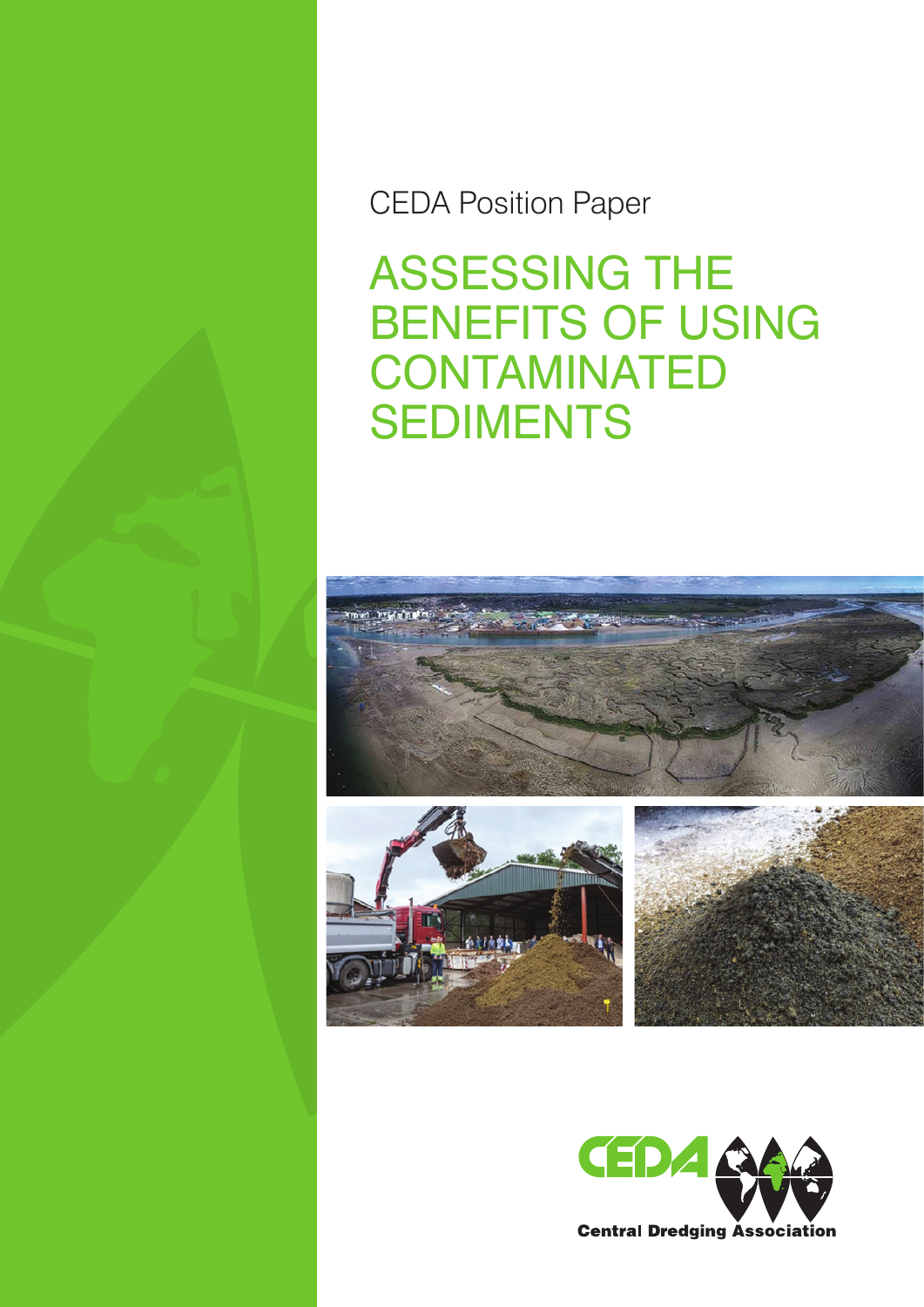

# CEDA Position Paper

# Assessing the Benefits of Using **CONTAMINATED SEDIMENTS**

#### **Copyright notice**

The contents of this paper are © Central Dredging Association (CEDA). Permission is given to reproduce this document, in whole or in part, provided that the copyright of CEDA and the source are acknowledged. All rights reserved.

#### **Citation**

CEDA (2019) Assessing the Benefits of Using of Contaminated Sediments. Position Paper. [Online] Available at: [http://www.dredging.org/media/ceda/org/](http://www.dredging.org/media/ceda/org/documents/resources/cedaonline/2019-05-BUCS-pp.pdf) [documents/resources/cedaonline/2019-05-BUCS-pp.pdf](http://www.dredging.org/media/ceda/org/documents/resources/cedaonline/2019-05-BUCS-pp.pdf) 

#### **Central Dredging Association (CEDA)**

Radex Innovation Centre Rotterdamseweg 183c 2629 HD Delft The Netherlands  $T + 31 (0)15 268 2575$ E [ceda@dredging.org](mailto:ceda@dredging.org)

# Table of Contents

| From Contaminated Sediments and "No                                        |
|----------------------------------------------------------------------------|
|                                                                            |
| Treatment Techniques with Beneficial                                       |
|                                                                            |
|                                                                            |
|                                                                            |
|                                                                            |
| Sediment Washing and Sand Separation. 9                                    |
| Ex-situ High Temperature Processing9                                       |
| Confined Disposal Facility (CDF)  10                                       |
|                                                                            |
|                                                                            |
|                                                                            |
|                                                                            |
|                                                                            |
|                                                                            |
| Members of the CEDA Working Group<br>on the Beneficial Use of Sediments 12 |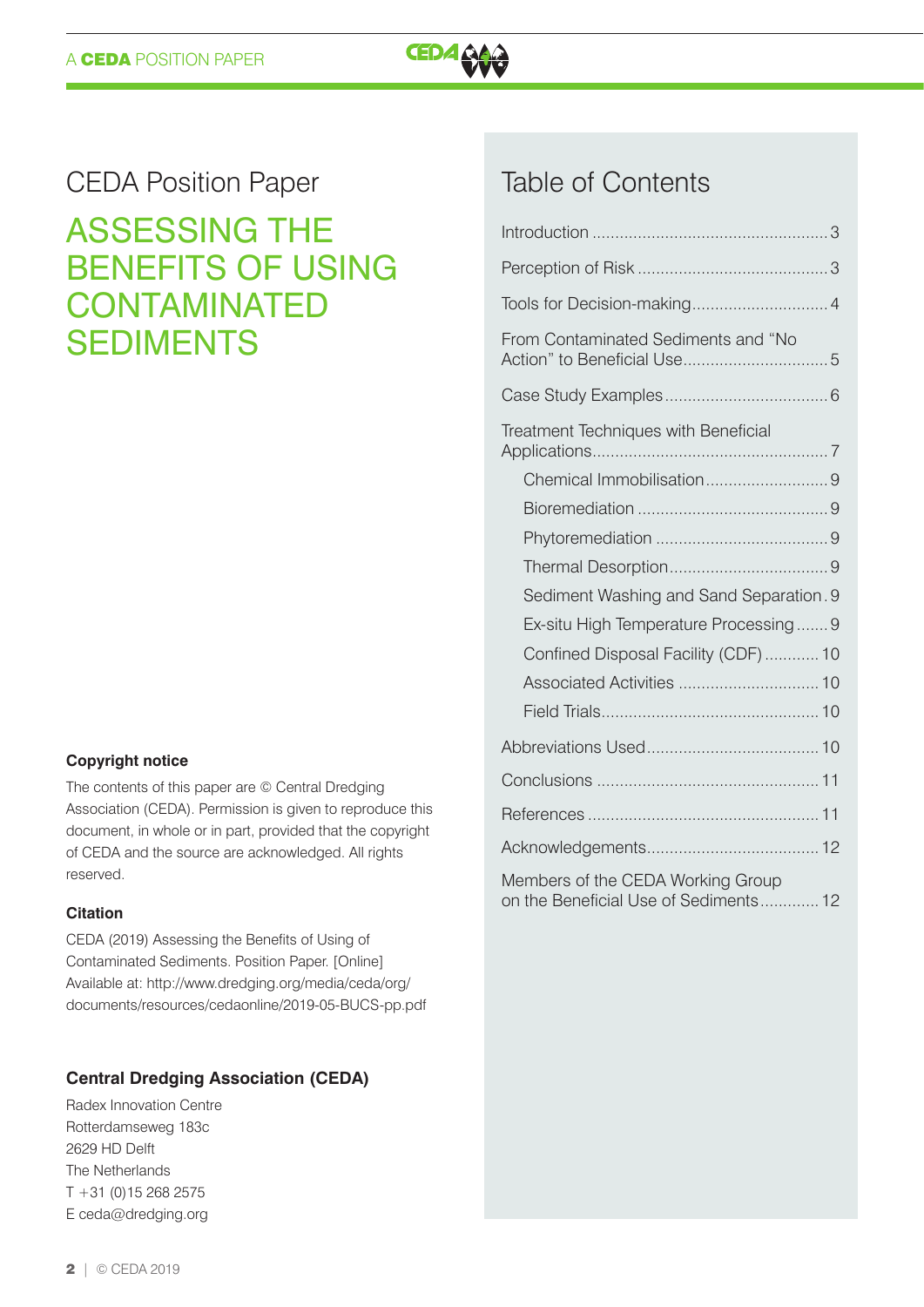

# Assessing the Benefits of Using Contaminated Sediments

# Position Paper Thesis

Using a wide range of case studies, this paper demonstrates that contaminated sediments can be used beneficially. The driving principles are:

- (1) Sediments should be viewed as a resource
- (2) Potential risks can be managed or avoided
- (3) There is a positive socioeconomic value

The key objective of this paper is to demonstrate that it is technically suitable to use contaminated sediment for a range of beneficial end-use applications. Additionally, no dredging project should be avoided on the basis that "no action" is preferable to a risk management approach when all benefits are considered.

# Introduction

This paper has been prepared by the Central Dredging Association (CEDA) Working Group on the Beneficial Use of Sediments (WGBU). The WGBU was initiated by the CEDA Environmental Commission in 2017.

The beneficial use of contaminated sediments is generally no different to the use of uncontaminated sediments. Both types of sediment can be beneficially applied, yet there are restrictions imposed on contaminated sediments regarding the potential environmental impacts from contaminant exposure; as such, this sediment must be managed appropriately. Approaches to managing the risks associated with this sediment includes treatment, which has led to the development of innovative construction techniques over the last two decades.

This paper provides several case studies regarding the beneficial use of contaminated sediments, an overview of effective treatment techniques and examples of relevant risk evaluation and decisionmaking frameworks. Within this context, this paper demonstrates that the beneficial use of sediment with varying degrees of contaminations is feasible when decision makers focus on value-added solutions and risk management, as opposed to "no action" and risk avoidance approaches.

While this paper does not include a detailed comparison of country-specific legislation (e.g., sediment quality standards or disposal regulations), the case studies and situations described herein illustrate the importance of flexible regulations that facilitate beneficial use of (contaminated) sediments, considering the specific origin, properties and application opportunities.

# Perception of Risk

The definitions of 'contaminated' and 'uncontaminated' sediment are generally based on regional screening levels or sediment quality standards, compared to the sediment concentration. These standards are only an indication for the potential (eco) toxicological risks and are not directly linked to the actual, locationspecific impact that contaminated sediments have on the environment. There is also a large geographical

variation in the natural occurrence of contaminants in sediment. This variation is often discounted when using local standards, yet it illustrates that the definition and interpretation of 'contaminated' is subjective.

This paper does not present a case for disregarding the presence of contaminants in the sediment. Instead, it illustrates the importance of revisiting the original purpose of why sediment standards were derived,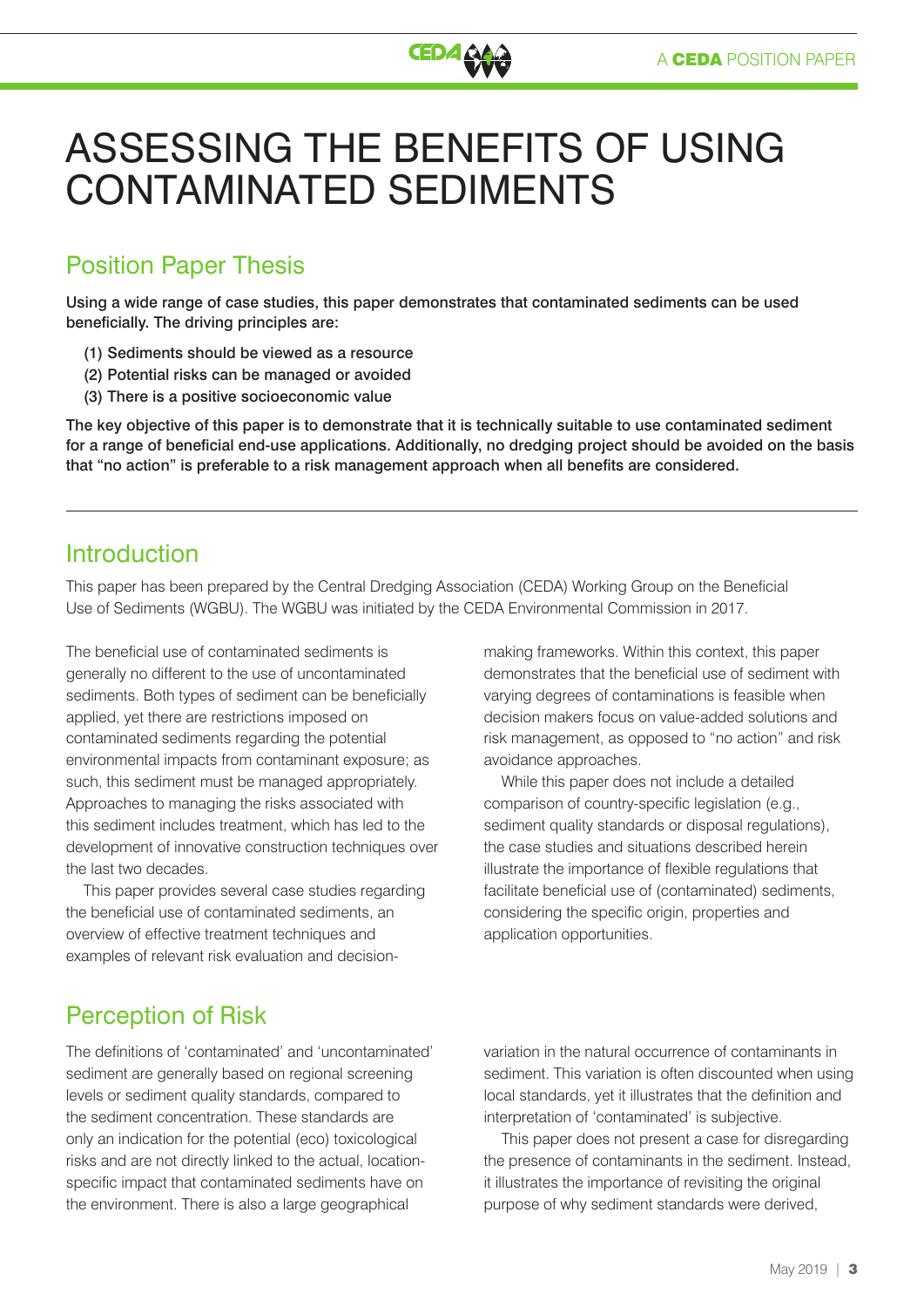

which is to prevent the degradation of the ecosystem by exposure to contaminants. As the beneficial use of contaminated sediments avoids this exposure and eliminates the risk, it can be as beneficial as the use of 'clean' sediments. As such, the perception and regulatory barriers regarding contaminated sediments need to be re-assessed.

By focusing on the perception of risk in a broader context, we intend to avoid discussing the different directives and legal definitions of contamination or waste and the different sediment quality standards, which are typically country specific. The purpose of this paper is to illustrate what can technically be done to mitigate environmental risks when beneficially using contaminated sediments, as opposed to "doing nothing" on a watershed system scale, which leads to environmental management paralysis.

This paper provides an overview of the different sediment treatment techniques that can be used to mitigate the environmental risks. The selection of a treatment technique is often guided by both the legal/ regulatory system and the applicability of the treatment process and characteristics of the project location itself. In countries with a well-defined soil/sediment assessment system, each contaminant that has impacted water or the sediments is traceable to their legal owners (e.g., United States [US] Superfund sites); the policy is implemented to reduce the contaminant levels through source control. These remedial actions may include dredging and treatment, capping, natural attenuation or a hybrid of these approaches that encompasses adaptive management. Under the US Superfund, clean-ups are financially governed by the "Polluter Pays Principle", who will then support 100% of the clean-up. When ownership is less clear and/ or if funds are lacking, this situation often leads to the "do nothing" scenarios. Some countries choose to implement a "stand still principle" with regard to the emission of contaminants to surface and groundwaters. In that scenario, the focus shifts from total concentration standards (like in the EU Waste Directive) to a (bio) available fraction approach (as in the Dutch Soil Directive).

### Tools for Decision-making

Sediment use, including the use of contaminated sediments, can and should be evaluated in a broader multi-criteria evaluation of long-term cost and benefits of sediment use, rather than a short-term economic analysis. There are several tools that can be used to incorporate the different aspects of sediment use.

One such tool is the Life-Cycle Assessment (LCA), also called the "cradle-to-grave" analysis. While this assessment normally targets production as well as the use and disposal cycle of a product, the method can be adapted to both avoid use and reuse primary and/ or unrenewable resources. The LCA approach can also score and rank different sediment solutions (disposal, treatment, beneficial use) against multiple criteria. One particularly popular criterium is the carbon footprint;

however, environmental impacts are also evaluated and as such, an adapted Social Life Cycle Assessment (UNEP, 2013) can be used to look at social cost/ benefits. Sustainable practices are also encouraged in LCA evaluations.

Another method to balance the cost/benefits of sediment use is to look at the "services" that the sediment provides. More information on types of criteria regarding the definition of services provided by the sediment, including setting up an assessment framework, can be found at the Millennium Ecosystem Assessment website<sup>1</sup>.

An example of a project evaluation within a broader context is illustrated in Figure 1.

<sup>1</sup> Millennium Ecosystem Assessment, 2005,<http://www.millenniumassessment.org>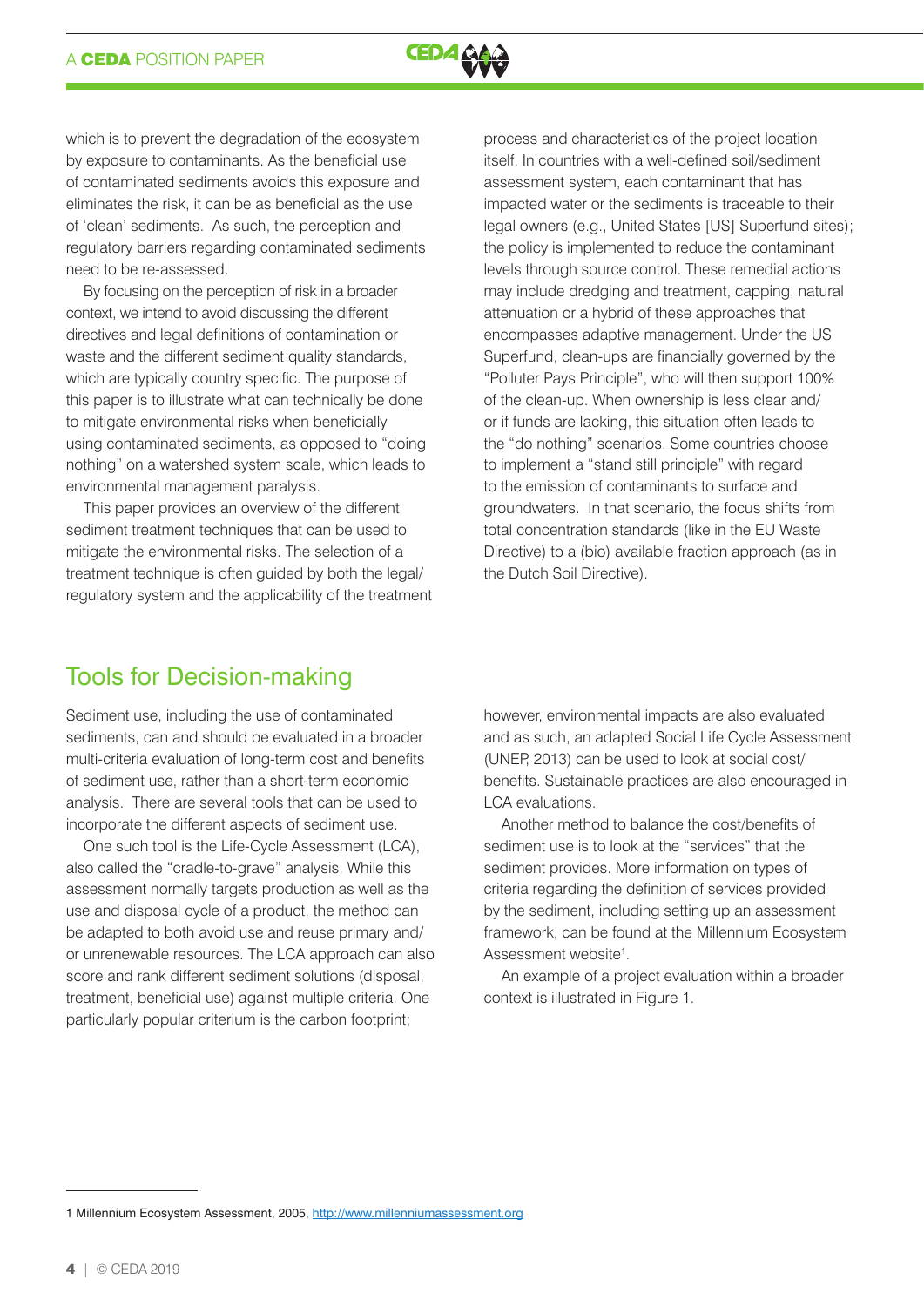

#### 100% reference scale  $\leftrightarrow$  « worst » scenario





### From "No Action" to Beneficial Use

Sediments from urban and port environments may be contaminated by point or non-point sources. They are also subject to complex sediment transport regimes, which may disperse contamination away from the original source. These sediments pose unique challenges for dredging and remediation/restoration programs. Sediment contamination is usually associated with fine-grain size fractions, which have fewer beneficial opportunities for coastal restoration and construction applications when compared to sand. Conversely, fine-grained sediments provide suitable raw material for several treatment options (reducing/binding or destroying the contaminant load) with high value and beneficial applications. Global regulatory programs often deem these contaminated sediments as waste, but in the 21st century they should be viewed as a global resource.

There is a negative public perception of using contaminated sediments. However, the "no action" alternative or delay of dredging results in economic, environmental (remedial) and societal losses. The "no action" response eventually can lead to a variety of adverse effects on navigation, water storage capacity and ecological services, as sediments accumulate in waterways. In the near future, these effects are likely to be enhanced by climate change. Therefore "noaction" dredging alternatives have the potential to shift of costs from an individual project to a societal

problem, which may ultimately require additional flood protection measures or alternative infrastructure. The costs not only shift between projects but also in time, thus contributing to conditions that can make dredging not only unavoidable, but likely even more expensive. The "no action" response can lead to regulatory and decision-making paralysis; it also reduces the incentive for continuing innovative technology development to create a better outcome for the beneficial use of contaminated sediments.

Conversely, the applications of amended and/ or treated contaminated dredged materials provide multiple options for beneficial use. From a sustainability perspective, dredged material may, for example, replace non-renewable resources (from quarries) in the creation of manufactured soils. With the stabilisation of dredged materials with cements, blast furnace slags, lime and fly ash, it is possible to provide structural and non-structural fill material for Brownfield economic and community development projects. Physical treatment processes such as sediment washing result in manufactured soil production and high temperature applications using rotary kilns to produce light weight aggregates or construction grade cement; both have been used to repurpose contaminated sediments. The use of amended/treated dredged materials as a raw material replaces primary soil material, which is a limited and increasingly expensive resource.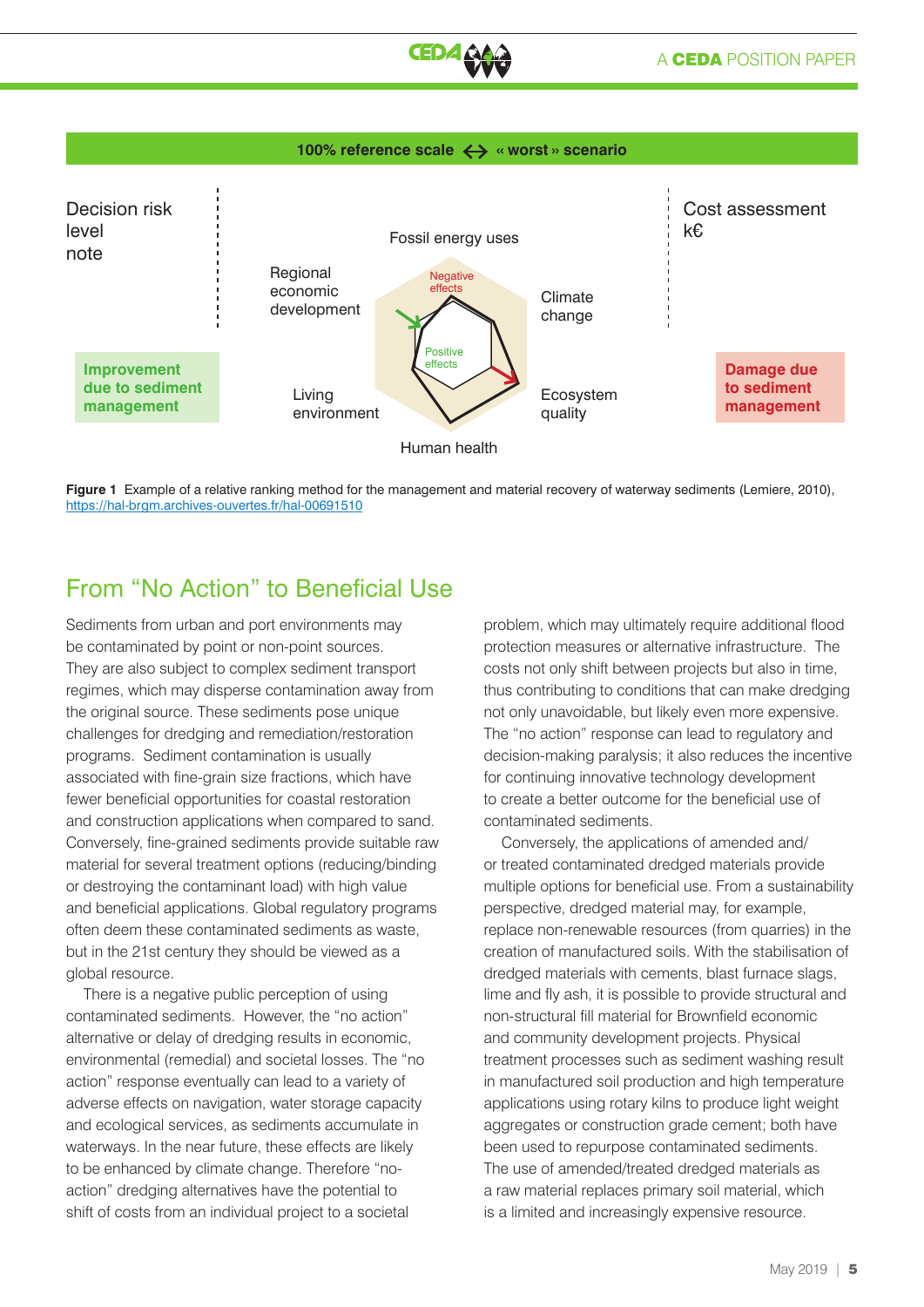

The beneficial use of contaminated sediments also minimizes the disposal of contaminated dredged material in upland landfills, thus increasing the landfill service life.

There has been significant programmatic progress regarding the efficient use of contaminated sediments as a resource. Programs focused on the beneficial use of sediments focus on upland ex-situ materials science (structural) and include EU projects<sup>2</sup> and the US Environmental Protection Programs<sup>3</sup> (EPA, 2011). These programs have been at the forefront of changing the perception of contaminated sediments from a waste to a sustainable resource. There is increasing global acceptance of applying innovative sediment treatment processes as part of the Regional Sediment Manufacturing Facility (RSMF) programs (Stern, 2017) that use back-end integration to incorporate beneficial uses of contaminated sediments in upland Brownfield

and Greenfield development. This RSMF approach can drive policy and legislative changes that will encourage economic development and revitalize the impacted urban landscapes. These strategies should reduce processing costs (and encourage manufacturing) through a Life Cycle Approach that combines treatment with end user applications.

Many countries are working cooperatively on market drivers for the beneficial use of contaminated sediments in soils, biosolids and structural amendment-fill areas. This collaboration creates economic incentives and good technical knowledge for development of future business, i.e. entrepreneurial incubators. Ultimately, large-scale operations focused on the beneficial use of contaminated sediments could be integrated with other alternative approaches for using contaminated sediments.

# Case Study Examples

The beneficial use of contaminated sediments can be categorised into five different applications, known as the Five Rs (see the CEDA Information Paper (CEDA, 2019)).

- 1. **Raw Material**: substitution for virgin manufactured soil or building materials, such as tiles or aggregates.
- 2. **Remediation**: clean up of contaminated sites or closure of landfills or mines.
- 3. **Reclamation**: creating new or expanding existing land, primarily for human/ commercial development activities.
- 4. **Restoration**: creation of habitat to support aquatic organisms and wetlands to improve the natural value of the environment.
- 5. **Resiliency**: shoreline nourishment and (dike) reinforcement for defence against floods and extreme climatic events.

These Five Rs are ordered in increasing use of nature and decreasing human intervention. The case studies which illustrate the beneficial use of contaminated sediments cover all of these areas, but mostly concentrate on the solutions that are influenced more greatly by human activity and high socioeconomic value. This bias is because handling contaminants always increases project costs, thus requiring a solution with a combined benefit of cost avoidance and additional economic and social benefits.

Table 1 categorises all case studies for the Information Paper and Position Paper in relation to the Five Rs and their areas of application. Case studies for contaminated sediments are highlighted with an underline, and treatment with an italic font. For further clarity, Table 2 provides a list of the case studies by title and cross-referenced against their classification.

All case studies are described in standard two-page summaries and are available on the CEDA website at: [https://dredging.org/resources/ceda-publications](https://dredging.org/resources/ceda-publications-online/beneficial-use-of-sediments-case-studies)[online/beneficial-use-of-sediments-case-studies](https://dredging.org/resources/ceda-publications-online/beneficial-use-of-sediments-case-studies)

<sup>2</sup> European examples include: SEDI.PORT.SIL (LIFE+ Environment Policy and Governance, 2010-2013), CEAMas (North-West European Interreg IVB, 2012-2013), SETARMS (North-West European Interreg IVB, 2007-2013), SEDILAB (supported by CD2E, France ), SMOCS (Huxley College of the Environment, 2012), CIRIA (Construction Industry Research and Information Association), EcoSed (Industrial Research Chair in Sediment, Mines Douai, France), GeDSET (Interreg France-Wallonie-Vlaanderen, 2008-2013) and the Sedimateriaux Approach (supported by CD2E, France).

<sup>3</sup> New Jersey Department of Transportation/New York and New Jersey Harbor Sediment Decontamination Program in the United States (part of US Superfund Innovative Technology Evaluation Program, 2005-2009).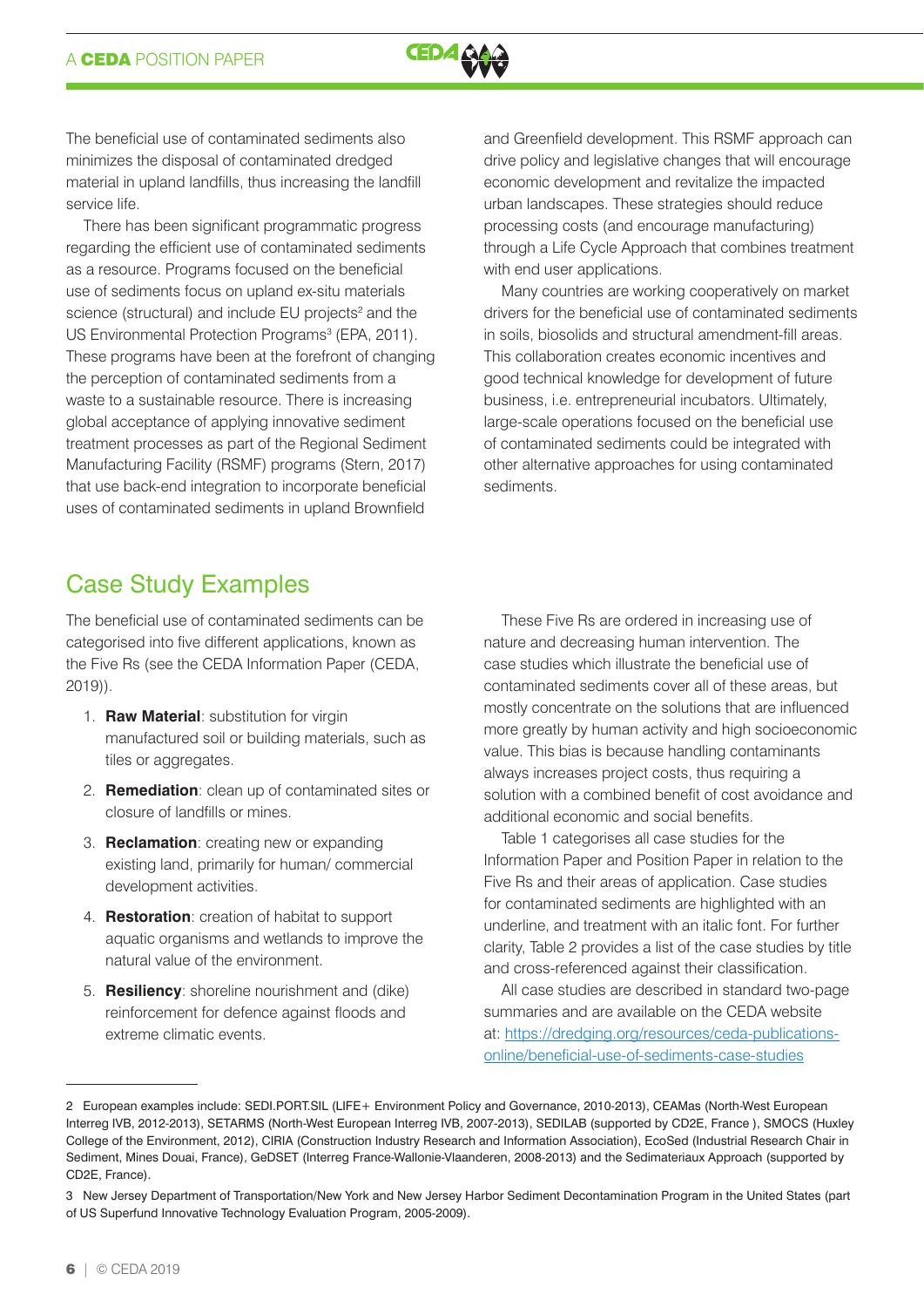

**Table 1.** Case studies classified after Function (Rows) and Technique (Columns). Rows 1 through 5 refer to Function and columns A through D refer to Technique. Case study nomenclature includes a reference to the Function, Technique, the year at project start, and the country location of the project. Underlining indicates contamination present; Orange *italics* indicates treatment (see Position Paper for details on treatment techniques).

| Technique $\rightarrow$<br><b>Function</b> | A. On Land<br><b>Natural or enhanced</b><br>treatment                                                                                                                      | <b>B. In Water</b><br><b>Reallocation at final</b><br><b>location</b>                        | C. In Water<br><b>Reallocation at</b><br>strategic location | D. In Water<br><b>Enhanced</b><br><b>Trapping</b> |
|--------------------------------------------|----------------------------------------------------------------------------------------------------------------------------------------------------------------------------|----------------------------------------------------------------------------------------------|-------------------------------------------------------------|---------------------------------------------------|
| 1. Raw Material                            | R <sub>1</sub> A 1985 DE<br>R1A 1993 DE<br>R1A 1996 DE<br>R1A 2006 DE<br>R1A 2006 NL<br>R <sub>1</sub> A 2012 FR<br>R <sub>1</sub> A 2015 US<br>R1A 2017 IT<br>R1A 2018 US |                                                                                              |                                                             |                                                   |
| 2. Remediation                             | R2A 1988 DE<br>R2A 1995 NL<br>R <sub>2</sub> A 2015 DE                                                                                                                     |                                                                                              |                                                             |                                                   |
| 3. Reclamation                             | R3A 2016 US<br>R3A 2018 NL                                                                                                                                                 | R3B 2006 NZ<br>R3B 2010 NO<br>R3B 2018 SE                                                    |                                                             |                                                   |
| 4. Restoration                             | R4A 2010 NL                                                                                                                                                                | R4B 2002 US<br>R4B 2005 US<br>R4B 2008 US<br>R4B 2016 NL<br>R4B 2016 UK(a)<br>R4B 2016 UK(b) | R4C 1999 NL<br>R4C 2002 US<br>R4C 2007 US<br>R4C 2016 NL    |                                                   |
| 5. Resiliency                              | R5A 2004 DE<br>R5A 2005 BE<br>R5A 2013 FR<br>R5A 2018 NL<br>R5A 2019 BE                                                                                                    | R5B_1990_UK<br>R5B_2006_NL<br>R5B 2010 US                                                    | R5C 2008 US                                                 | R5D 2015 ID                                       |

The case studies were made available by the WGBU members and their industrial contacts.

As the overview given in the papers is not exhaustive, the authors openly invite the professional community to share their experiences with the CEDA community. A platform and email contact are available on the CEDA website to facilitate submission of additional and future case studies, and mutual knowledge exchange, regarding the beneficial use of sediments world-wide.

The treatment techniques used for the contaminated sediment case studies are briefly described in the next section of this paper.

The contaminated sediment case studies show that higher cost solutions typically involve on-land construction applications in urban environments. These applications are spatially constrained by distance to the source material site. Transport costs hamper long distance applications, often rendering the solution site-specific. We note that there are still no largescale solutions for contaminated sediments on a fully integrated watershed or on a regional scale. Pollution prevention, regional assessments and public education continue to be important to identify and drive solutions on a large watershed scale.

# Treatment Techniques with Beneficial Applications

The choice of the treatment technique is site-specific. It depends on the site configuration, nature of the contaminants (chemical vs. physical), treatment goals and local governance. Here we focus mainly on techniques. The methods outlined below illustrate the

main principles of the more commonly used methods for treating contaminated sediments. The differentiator is that some of these treatment options can produce a beneficial use that is in line with the Five Rs.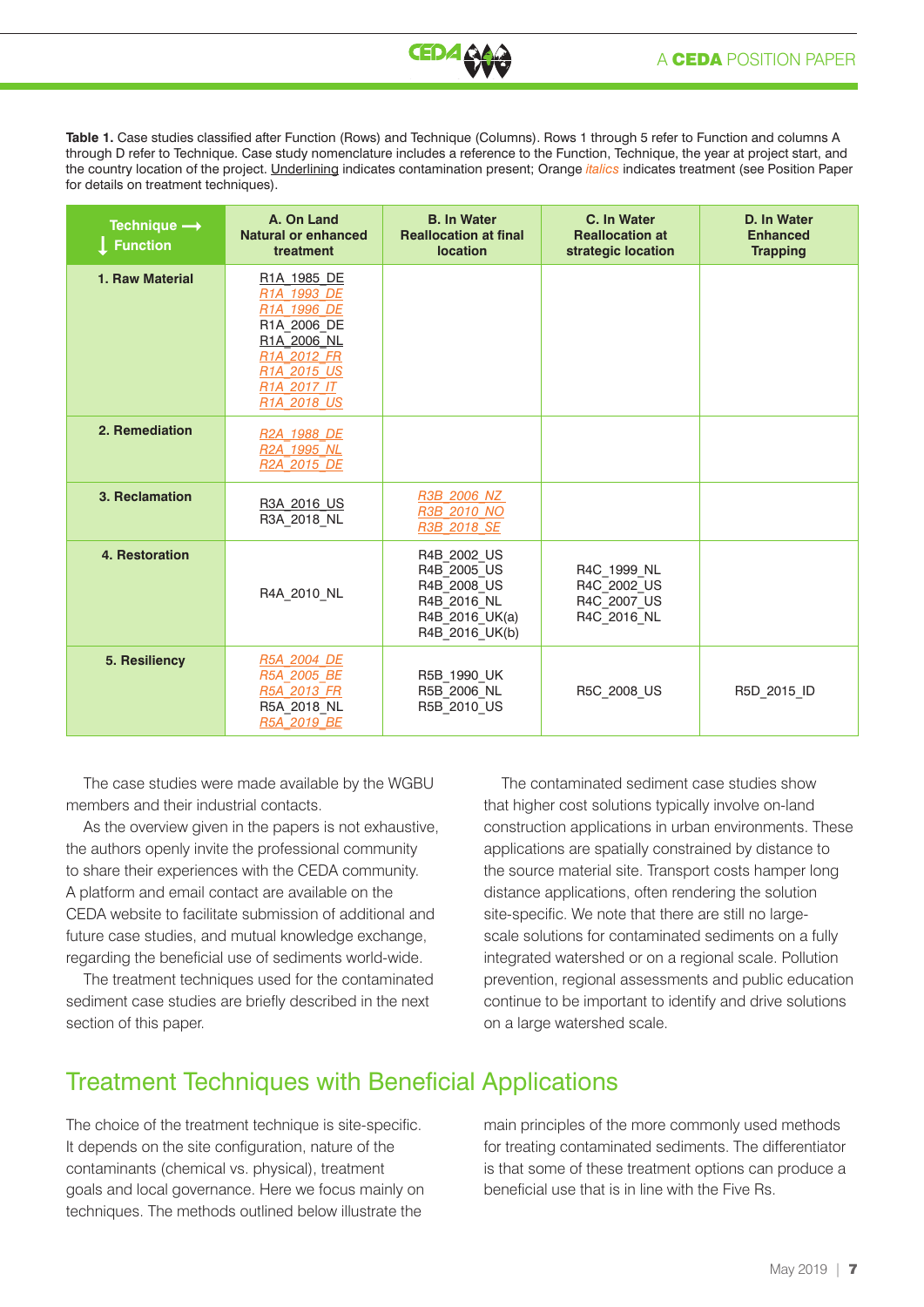

**Table 2.** List of case studies by title and classification code.

| <b>Classification Code</b>            | <b>Case Study Title</b>                                                                                                                    |  |  |  |
|---------------------------------------|--------------------------------------------------------------------------------------------------------------------------------------------|--|--|--|
| R1A_1985_DE                           | Production of raw material through dewatering fields, Hamburg - DE                                                                         |  |  |  |
| R1A 1993 DE                           | Production of raw material through a dewatering plant, Hamburg - DE                                                                        |  |  |  |
| R1A_1996_DE                           | Use in ceramic industry through industrial treatment, Hamburg - DE                                                                         |  |  |  |
| R1A_2006_DE                           | Use as agricultural soil after dewatering, Ihrhove - DE                                                                                    |  |  |  |
| R <sub>1</sub> A <sub>_2006</sub> _NL | Reclamation of clean sand through sand separation, Rotterdam - NL                                                                          |  |  |  |
| R1A_2012_FR                           | Use in road construction after immobilisation and stabilisation, Dunkirk - FR                                                              |  |  |  |
| R1A_2015_US                           | Use in civil and environmental applications after stabilisation via Pneumatic Flow Tube Mixing, New Jersey - US                            |  |  |  |
| R <sub>1</sub> A <sub>_2017</sub> _IT | Use in civil and environmental applications after multiple phase cleaning and sorting process, Palermo – IT                                |  |  |  |
| R1A_2018_US                           | Production of grade cement after thermo-chemical high temperature treatment and immobilisation,<br>New Jersey - US                         |  |  |  |
| R2A_1988_DE                           | Use as sealing material after dewatering, Hamburg - DE                                                                                     |  |  |  |
| R2A_1995_NL                           | Use as landfarming through bioremediation, Oostwaardhoeve - NL                                                                             |  |  |  |
| R2A_2015_DE                           | Use as substitute for sand to backfill former harbour-basins, Hamburg - DE                                                                 |  |  |  |
| R3A_2016_US                           | Raise elevation of near-shore agricultural fields after natural dewatering, Ohio - US                                                      |  |  |  |
| R3A_2018_NL                           | Raise elevation of low-lying peatlands and production of high value soil through blending with local organic<br>waste, Krimpenerwaard - NL |  |  |  |
| R3B_2006_NZ                           | Use in expansion of port terminal after blending with cement, Auckland - NZ                                                                |  |  |  |
| R3B_2010_NO                           | Use in expansion of port terminal after blending with cement and stabilisation contaminated sediments,<br>Oslo – NO                        |  |  |  |
| R3B_2018_SE                           | Use in civil applications after testing with various binders, Gothenburg - SE                                                              |  |  |  |
| R4A_2010_NL                           | Raise elevation of low-lying peatlands after natural dewatering in confined facilities, Jisperveld - NL                                    |  |  |  |
| R4B_2002_US                           | Creation of natural habitat and morphological stabilisation through strategic deposition, New Jersey - US                                  |  |  |  |
| R4B_2005_US                           | Counter subsidence and creation of natural habitat through strategic deposition, California - US                                           |  |  |  |
| R4B_2008_US                           | Habitat restoration through creation of islands, Wisconsin – US                                                                            |  |  |  |
| R4B_2016_NL                           | Habitat restoration through creation of islands, Lelystad - NL                                                                             |  |  |  |
| R4B_2016_UK(a)                        | Habitat and wetland restoration through strategic deposition, Brightlingsea - UK                                                           |  |  |  |
| R4B_2016_UK(b)                        | Habitat and wetland restoration in three locations through strategic deposition, Hampshire - UK                                            |  |  |  |
| R4C_1999_NL                           | Feeding the natural system through natural dispersive processes, Waddensea - NL                                                            |  |  |  |
| R4C_2002_US                           | Creating islands through natural dispersive processes, Louisiana - US                                                                      |  |  |  |
| R4C_2007_US                           | Beach replenishment and lagoon restoration through natural dispersive processes, California - US                                           |  |  |  |
| R4C_2016_NL                           | Wetland enhancement through of natural dispersive processes, Harlingen - NL                                                                |  |  |  |
| R5A_2004_DE                           | Use in dyke construction reinforcement to enhance flood resilience after industrial dewatering, Hamburg - DE                               |  |  |  |
| R5A_2005_BE                           | Use in dyke construction reinforcement to enhance flood resilience after dewatering and treatment,<br>Dendermonde - BE                     |  |  |  |
| R5A_2013_FR                           | Use in breakwater components to enhance flood resilience after dewatering and treatment, Dunkirk - FR                                      |  |  |  |
| R5A_2018_NL                           | Use in dyke construction reinforcement to enhance flood resilience after natural ripening, Delfzijl – NL                                   |  |  |  |
| R5A 2019 BE                           | Use in dyke construction reinforcement to enhance flood resilience after dewatering and treatment,<br>Waasmunster - BE                     |  |  |  |
| R5B_1990_UK                           | Coastal defence and habitat restoration through strategic disposal, Essex - UK                                                             |  |  |  |
| R5B_2006_NL                           | Making room from rivers through various beneficial uses, various location in NL                                                            |  |  |  |
| R5B_2010_US                           | Use for coast defence and nature restoration through strategic placement, Mississippi – US                                                 |  |  |  |
| R5C_2008_US                           | Use for coast defence and nature restoration through strategic placement and use of natural processes,<br>California - US                  |  |  |  |
|                                       |                                                                                                                                            |  |  |  |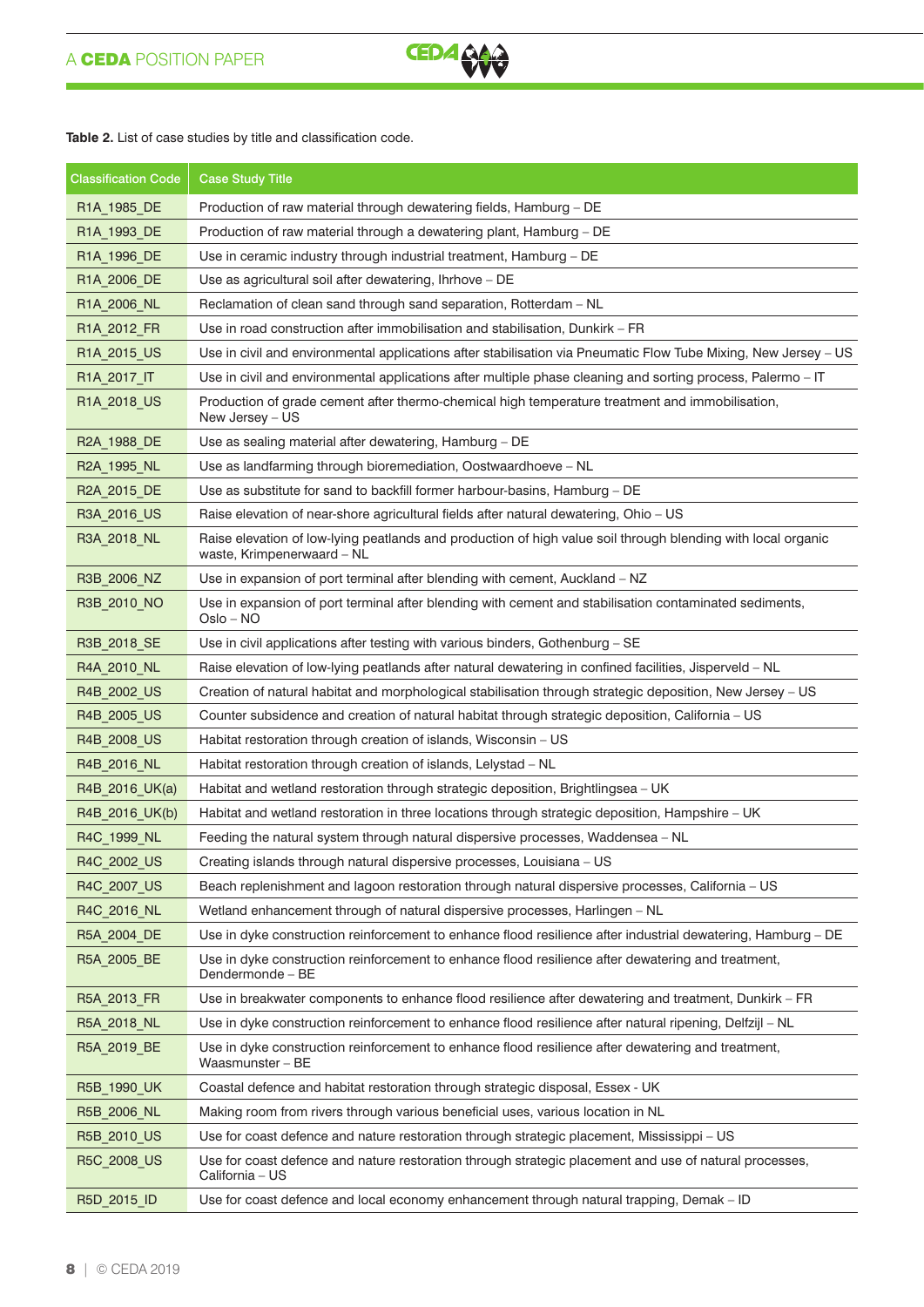

### Chemical Immobilisation

Chemical immobilisation uses binders to physically strengthen the sediment for structural or non-structural engineering use (such as infill for land reclamation) while also reducing the mobility and solubility of the contaminant. This process achieves both the beneficial use of contaminated sediments and contaminant immobilisation.

Suitable materials include hydraulic cements, GGBS (ground granulated blast furnace slag), fly-ash, lime, bentonite, calcium aluminate, super-sulphated cement, magnesium and iron oxides and activated carbon. Chemical immobilisation is frequently used not only because of the relatively low cost and high availability of these materials, but also because of its demonstrated ability to immobilise heavy metals, TBT (tri-butyl tin) and inorganic compounds. These binders can be mixed with the sediments both in-situ and ex-situ; mixing ex-situ has the advantage of producing a more homogenous mix.

See the case studies *"R1A\_2012\_FR: Use in road construction after immobilisation and stabilisation, Dunkirk", "R1A\_2015\_US: Use in civil and environmental applications after stabilisation via Pneumatic Flow Tube Mixing, New Jersey", "R3B\_2010\_NO: Use in expansion of port terminal after blending with cement and stabilisation contaminated sediments, Oslo"* and *"R3B\_2018\_SE: Use in civil applications after testing with various binders, Gothenburg"*

### **BIOREMEDIATION**

Bioremediation is the addition of microbial agents to the sediments (either in situ or after dredging) to break down contaminants to non-toxic by-products. It is relatively inexpensive to carry out and is particularly suitable for the treatment of organic contaminants and many heavy metals. Bioremediation requires very specific environmental and physical conditions to be most effective for contaminated sediments.

#### See the case study *"R2A\_1995\_NL: Use as landfarming through bioremediation, Oostwaardhoeve"*

### **PHYTOREMEDIATION**

Phytoremediation is the use of plants such as hemp, pigweed and mustard to bioaccumulate and degrade heavy metals and organic pollutants. It is a relatively low-cost solution and has the added value of potential recovery of valuable metals from the plants. It is suited to shallow contamination events, such as spills and

discharges. This method requires a commitment to long-term monitoring to ensure that the plants continue to thrive. Like bioremediation, phytoremediation returns the sediment to a natural and environmentally stable state.

See the case study *"R2A\_1995\_NL: Use as landfarming through bioremediation, Oostwaardhoeve"*

### Thermal Desorption

Thermal desorption is a specialized ex-situ process in which the sediment is heated indirectly in a rotary kiln to volatilize the contaminants. The off-gas is then treated separately and either discharged, collected or thermally destroyed.

For more information see (EPA, 1994)

#### Sediment Washing and Sand **SEPARATION**

Ex-situ sediment washing separates the coarse, noncontaminated fraction from silts and clays, which have the greatest contaminant absorption capacities. This separation produces sands and gravels that can be beneficially re-used. The finer fractions can also be further treated by organic destruction using strong oxidants, liquid-solid separation and subsequent back-end dewatering to produce a sediment filter cake end-product, which can also be beneficially used. The creation of a beneficial use product, such as a blended manufactured soil that meets residential or nonresidential standards, has been demonstrated in the Palermo (Italy) case study.

See the case study *"R1A\_2017\_IT: Use in civil and environmental applications after multiple phase cleaning and sorting process, Palermo"*

### Ex-situ High Temperature **PROCESSING**

High temperature rotary kilns or plasma systems operating at 1400 ºC can be used for commercialscale treatment and beneficial use of sediments. When heated at high temperatures sufficient to melt sediments, the addition of modifiers/minerals creates a pozzolan. The organics are dissociated or destroyed and the metals are immobilised in a glassy slag and pulverised to produce a construction grade/stabilised cement. Rotary kilns are also used to produce light weight aggregates from pelletised sediments. Both construction grade cement and light weigh aggregates comprise the beneficial outputs of this process,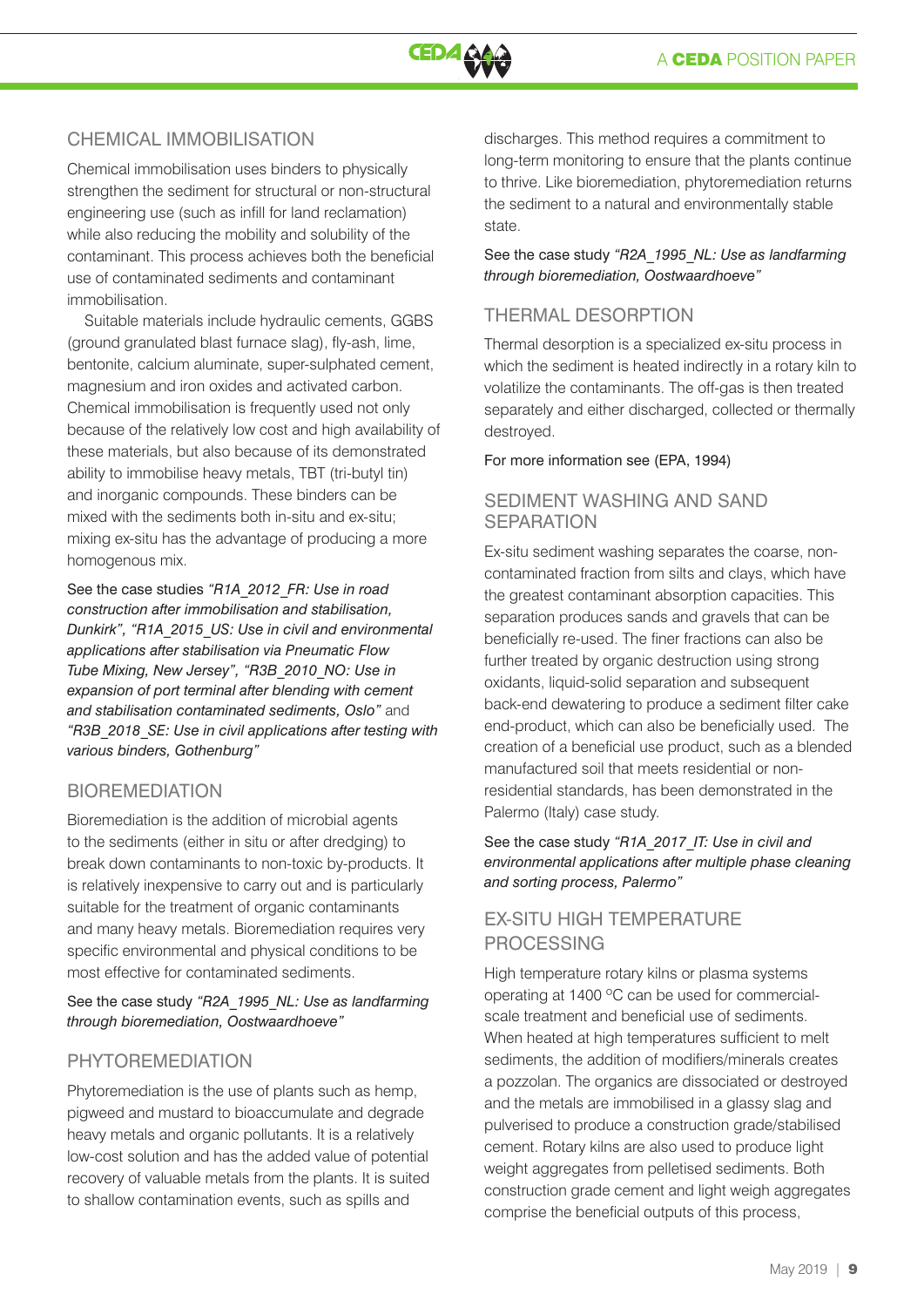

replacing the use of virgin natural resources.

See the case study *"R1A\_2018\_US: Production of grade cement after thermo-chemical high temperature treatment and immobilization, New Jersey"*

### Confined Disposal Facility (CDF)

Strictly speaking, a CDF is not considered a sediment treatment option; however, it can be classified as beneficial when used for land reclamation or a continuous source to substitute a raw material.

A CDF is often used to create a long-term viable storage solution for contaminated sediments, provided that there is adequate space and engineering/ ecological feasibility to show that the CDF option can be supported with long-term management and monitoring protocols (also see the chapter "Examples of Beneficial Use Techniques"). Alternatively, CDFs can be integrated with sediment treatment as part of a "renewable" CDF strategy. For example, consider a situation when a CDF is filled to capacity and the resiting of a new CDF is not feasible. Through "mining" the CDF with subsequent sediment treatment options, such as sediment stabilisation, the CDF could then be "renewed" to create a potentially infinite capacity when the sediments are mined, treated, and beneficially used.

Creating a CDF can often be combined with the local mining of clay, sand or gravel. CDF's create the needed upland land reclamation for construction activities that become economic drivers (mostly in ports). CDF's can be part of an overall sediment strategy solution through combining economic benefit with a safe long-term storage solution for contaminants. As such, CDF's contribute to the overall ecological value of the project by creating high value habitats like wetlands and shallow lakes.

See the case study *"R5B\_2006\_NL: Making room for rivers through various beneficial uses, various location in NL"*

### Associated Activities

#### **Dewatering**

Dewatering is used to prepare the sediment for treatment, enabling more effective mixing of the immobilising agent, if applicable. Dewatering can be carried out by lagooning and draining in settling ponds or barges, mechanical dewatering, geotubes, electrodewatering and as a pre-cursor to thermo-chemical treatment. Dewatering can also be used to reduce

sediment volume or as part of a storage solution (landfill).

See the case studies *"R1A\_1985\_DE: Production of raw material through dewatering fields, Hamburg", "R1A\_1993\_DE: Production of raw material through a dewatering plant, Hamburg", "R1A\_2006\_NL: Reclamation of clean sand through sand separation, Rotterdam", and "R2A\_1988\_DE: Use as sealing material after dewatering, Hamburg"*

#### **Secondary Mining**

Secondary mining is the removal of the contaminant for further use. This can be carried out as part of the immobilisation technique, as in the case of phytoremediation (burning the plants to extract metal compounds - "phytomining") or liquefied gas solvent extraction (when solvents are vaporized to isolate organic materials for recycling). The benefit of this process is that the treated sediment can then be reused elsewhere.

See the case study *"R1A\_1993\_DE: Production of raw material through a dewatering plant, Hamburg"*

#### FIFID TRIALS

Field trials are an important way to demonstrate the full-scale performance of a treatment process, including immobilisation techniques. The information derived from both the engineering and process effectiveness, coupled with a beneficial use application, is particularly valuable to support public education about the process, especially when using high temperature and physical separation technologies. Field trials are also particularly relevant to chemical immobilisation where binders are mixed into the dredged sediments. A field trial is carried out to confirm the efficacy of binders that have been selected from laboratory-scale bench testing; the binders are then used for full-scale verification testing (e.g., insitu strength and permeability testing, leaching tests).

### Abbreviations Used\*

CDF – Confined Disposal Facility CEDA – Central Dredging Association LCA – Life Cycle Assessment RSMF – Regional Sediment Manufacturing Facility WGBU – CEDA Working Group on the Beneficial Use of Sediments

\*The list does not include project name acronyms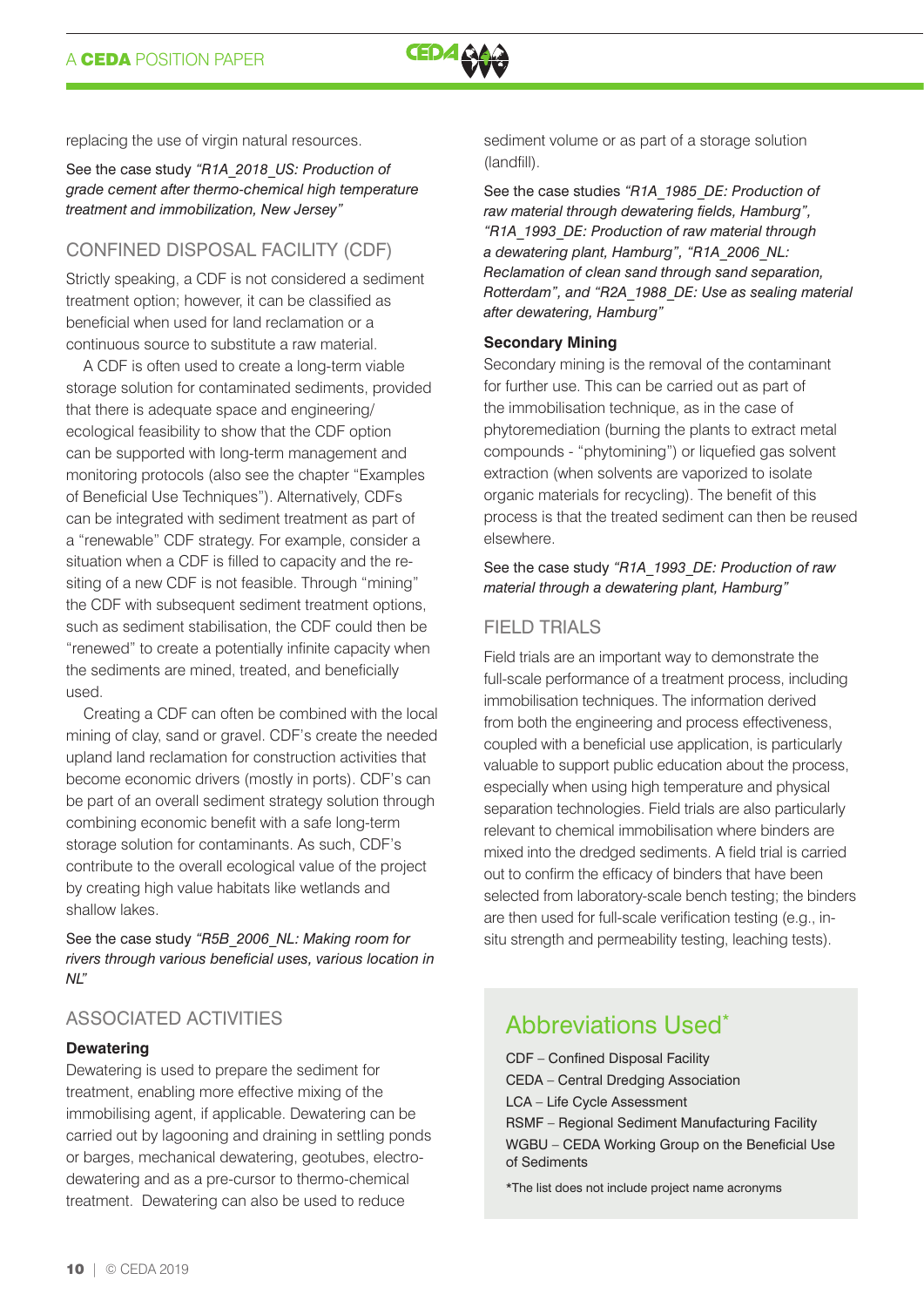# **Conclusions**

In this paper we show how sediments are a resource, even when contaminated. Sediment management and therefore use of sediments is necessary, as "no action" simply transfers, often increasing, risk and cost to future generations.

The tools to assess the impact of using contaminated sediments versus "no action" are well established and are applicable to a wide range of conditions/project scenarios. In addition to assessing the environmental risks associated with contaminants, these tools evaluate and rank the sediment use solutions based on conventional metrics (e.g., economics, LCA) and their overall contribution to sustainability.

The case studies illustrate that most of the current applications that include contaminated sediments fall within the *raw material* and *remediation* categories. These categories are relatively capital intensive and therefore may be predominantly small scale and adhoc (point source) solutions. To avoid the long-term financial and ecological losses of "no action" scenarios, and to use contaminated sediment as a solution for climate change and circular economy challenges, we need a more integrated view on sediment management and a shift to more field- and full-scale applications in restoration and resiliency categories.

There are several available well-demonstrated treatment techniques that can reduce the risk of

contaminant exposure. If an application is chosen and the sediment is characterised, field trials will help to validate the effectiveness of the treatment options. These field tests can also help to assess any additional benefits (like secondary mining).

The main conclusion is that the presence of contaminants is only one factor in the evaluation of how sediments can be beneficially used. It is evident that sediments must be used beneficially, as "no action" often leads to unacceptable risks and/or decisionmaking paralysis. There are many scenarios in which the use of contaminated sediments is beneficial; these scenarios are both economical, ecological and in view of the Sustainable Development Goals (see the case studies). Legislation should therefore follow the approaches used in the case studies as much as possible to implement the beneficial use of contaminated sediments.

Finally, as a call for ongoing collaboration, the authors invite the readers, and the professional community, to share their experience, knowledge and further case studies, by sending them to ceda@dredging.org. As identified in Murray (2008) communication on this subject is vital in order to see more and larger projects achieved. Therefore, CEDA will provide a platform for ongoing knowledge and experience exchange on the subject of beneficial sediment use.

### **References**

CEDA (2019). *Sustainable Management of the Beneficial Use of Sediments. Information paper*. [Online] Available at: http://www.dredging.org/media/ceda/org/documents/resources/cedaonline/2019-05-BUS-ip.pdf [Accessed: May 2019].

EPA (1994). *Common Cleanup Methods at Superfund Sites,* EPA 540/R-94/043

EPA (2011). *The Superfund Innovative Technology Evaluation Program summary and closure report,* EPA 540/R-11/001

Lemiere, Bruno, P. Michel, N.E. Abriak, L. Haouche, A. Laboudigue, C. Alary, R. Badreddine, B. Hazebrouck and J. Meerseman (2010). *The GeDSeT project: constitution of a decision support tool (DST) for the management and material recovery of*  waterways sediments in Belgium and Northern France, Déchets, Sciences et Techniques, 2010, 57, 10 p. <hal-00691510>

Murray, L. (2008). *Dredged material as a resource.* Terra et Aqua, September, Number 112, pp. 3-10. [https://www.iadc](https://www.iadc-dredging.com/ul/cms/terraetaqua/document/2/4/0/240/240/1/article-dredged-material-as-a-resource-terra-et-aqua-112-1.pdf)[dredging.com/ul/cms/terraetaqua/document/2/4/0/240/240/1/article-dredged-material-as-a-resource-terra-et-aqua-112-1.pdf](https://www.iadc-dredging.com/ul/cms/terraetaqua/document/2/4/0/240/240/1/article-dredged-material-as-a-resource-terra-et-aqua-112-1.pdf)  [Accessed: May 2019]

Stern, Eric, A. Maher, R. Miskewitz, M. Kitazume, D. Yang and A.N. Kovalik (2017). *Alternatives to Aquatic Placement Applying Regional Sediment Manufacturing to Innovative Stabilisation for Brownfields Beneficial Use,* SedNet 10th International Conference, Genoa, Italy, Disposal of Sediments at Sea Session

UNEP (2013). UNEP-SETAC, *The Methodological Sheets for Subcategories in Social Life Cycle Assessment* (S-LCA), DTI/1752/ PA, [https://www.lifecycleinitiative.org/wp-content/uploads/2013/11/S-LCA\\_methodological\\_sheets\\_11.11.13.pdf](https://www.lifecycleinitiative.org/wp-content/uploads/2013/11/S-LCA_methodological_sheets_11.11.13.pdf) [Accessed: May 2019].